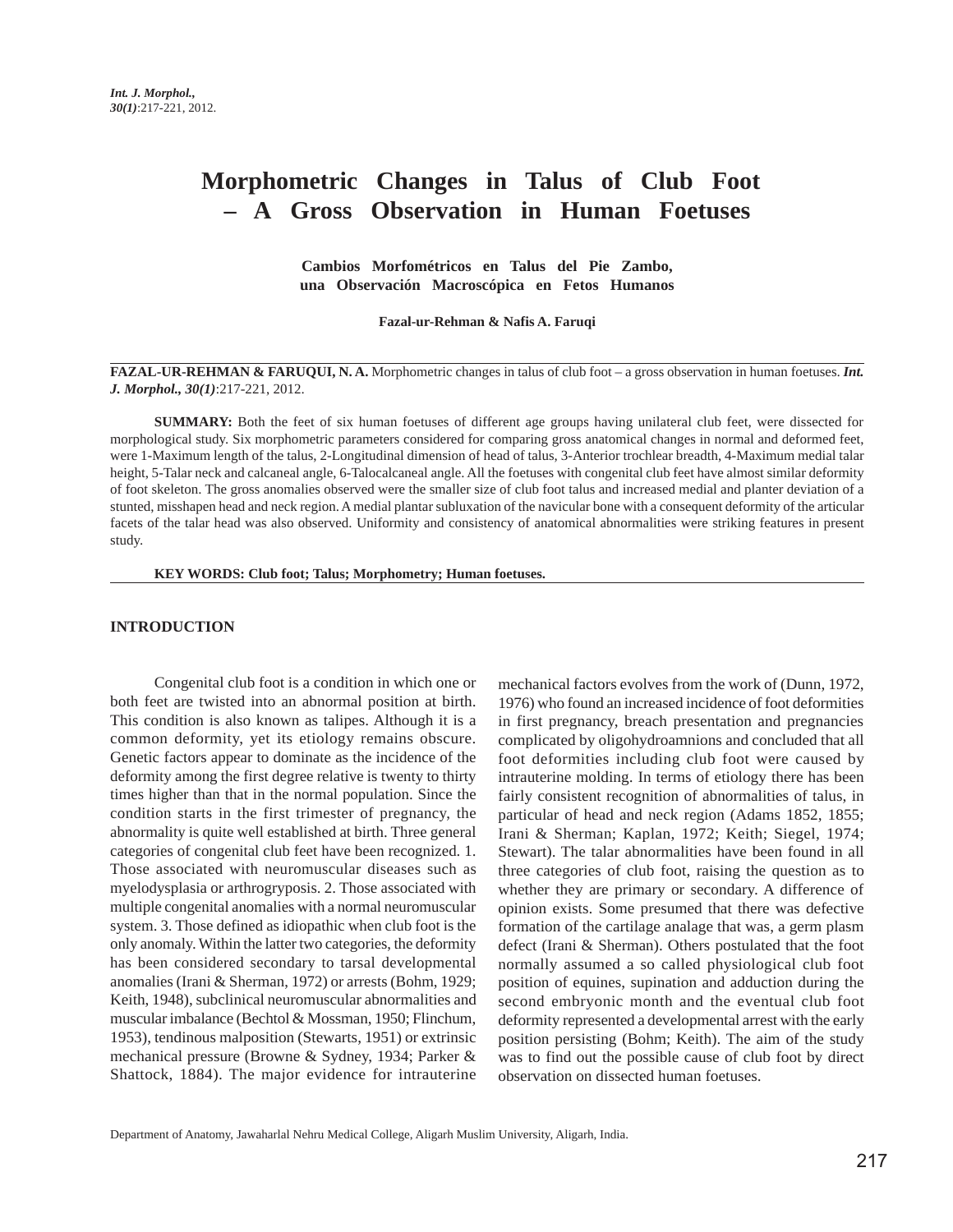### **MATERIAL AND METHOD**

# **RESULTS**

Feet from six human foetuses of different ages with unilateral club foot; were fixed in 10%formline solution. No other skeletal deformities were observed in foetuses selected for the study. Six morphometric parameters were taken for comparable gross anatomical changes in normal and deformed feet, i.e., 1-Maximum length of the talus, 2- Longitudinal dimension of head talus, 3-Anterior trochlear breadth, 4-Maximum medial talar height, 5-Talar neck and calcaneal angle, and 6-Talocalcaneal angle. Soft tissues were carefully removed in diseased feet as well as normal ones of same group. Morphological studies were performed with the help of vernier calliper and goniometer.

The findings in the entire specimen of dissected feet were fundamentally the same with minor variations (Fig. 1- 7). All of the tali were found to be distorted both in shape and orientation (Table I-VI). The talar articular surface of the ankle joint was less convex than normal. The talus was oriented in the ankle joint in plantar flexed position. The most conspicuous and only constant abnormality was found in anterior part of the talus. The neck of the talus was always short, which was markedly deviated medially and plantarward on the body and sometimes not identifiable, so that the head seemed fused directly to the body. The angle between the long axis of neck of the talus and long axis of



Fig. 1. Dissected feet with intact tali (A, B and C). The feet were removed through the talonavicular-calcaneocuboid joints and through tibiotalar joint. Relative shortening of the medial side of the club foot and the plantar inclination of its articulations to the hind part of the foot were observed in diseased foot.



Fig. 2. Photographs of the disarticulated tali, dorsal view, showing deformity of the anterior portion of talus.



Fig. 3. Diagrammatic illustrations of the clubfoot and normal tali.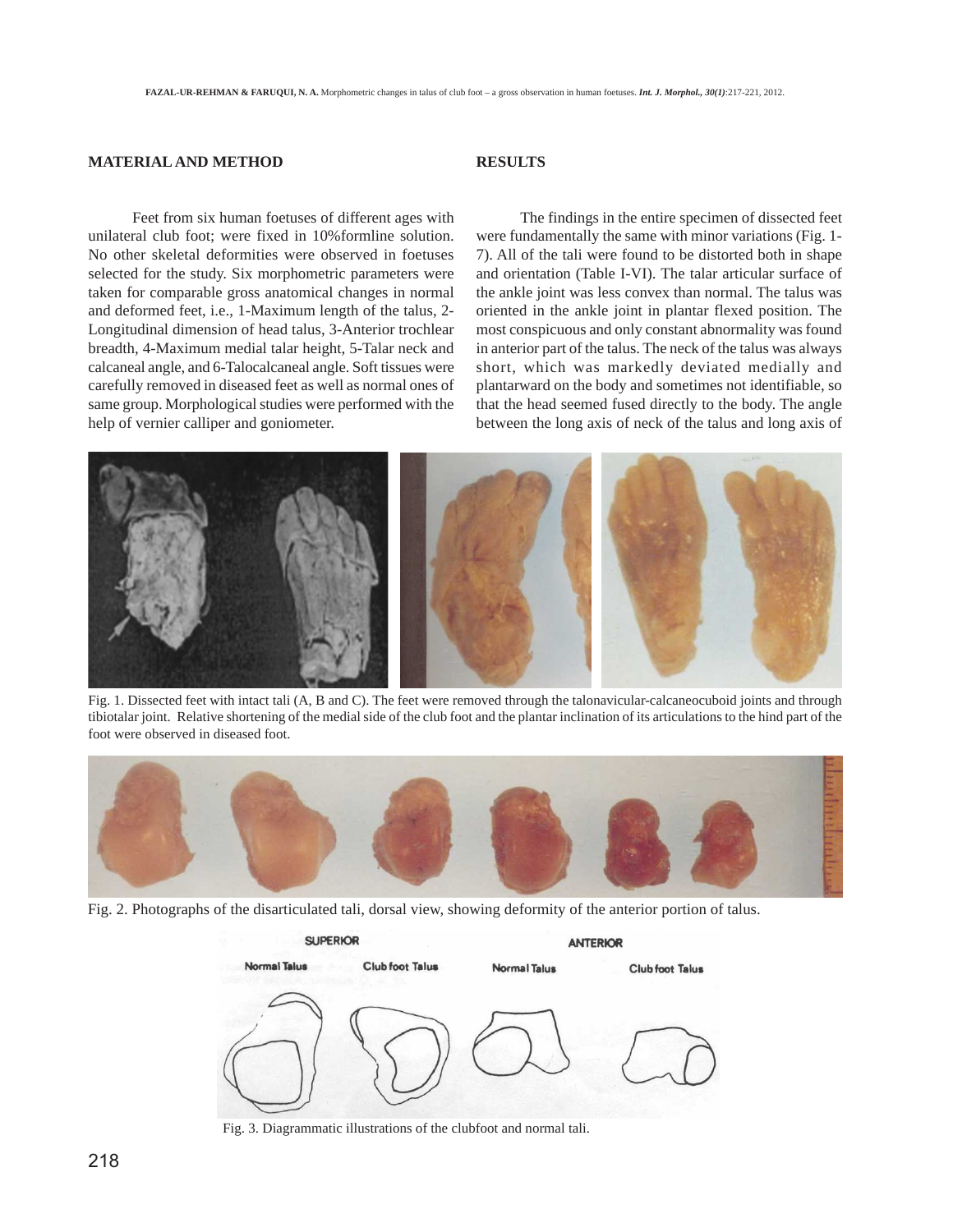the body was regularly and significantly decreased. In normal foot this angle varied from 150-155 degree, whereas in club feet it measured 115-135 degree. The navicular articular surface of the normal tali faced forward in the frontal plane of the body, but the corresponding surfaces of club foot tali faced medially and plantarward, so that the articular surface no longer faced directly forward. The body of the club foot talus was not as high as that of the normal talus, its superior articular surface was flattened, and its posterior surface was oblique. In all six club feet the medial deviation of the long axis of the neck related to the long axis of the trochlea was 40-50degree depending upon severity (normal value 25-28±10 degree). There was a mild to moderate flattening of the trochlear articular surface. A reduction of the anterior part of the trochlear joints surface was also noted.

The calcaneus had in general a normal contour but appeared slightly smaller than normal. The calcaneus articulated with talus which faced posterior and medially and were rotated internally along with the distorted talar neck. The calcaneus was displaced into varus, equinus and internal rotation. In the diseased foot talonavicular and calcaneocuboid joint faced medially and plantarward because of talar deformity otherwise normally these were in the frontal plane of the body.

The navicular bone was smaller than normal size and its articulation with talus had varying degree of inclination or wedging toward the medial and plantar surfaces of the foot, thus increasing both the concave curve along the inner border of the foot and the plantar flexion deformity. This resulted in shortening of the medial border of the foot.



Fig. 4. Maximum length of talus (A) and talar neck length (B).



Fig. 5. Talus of right side observed from the medial aspect, showing plantar deviation of the neck using the angle(C) between the baseline of the trochlear and the axis of the neck. The plantar deviation of the navicular joint facet was measured by the angle (D) between the baselines of the troclea and the facet.

Fig. 6. A right talus from above. The medial deviation of the talar neck was determined by measuring the angle (A) between the axes of trochlea and neck. The medial deviation of navicular facet was expressed as the angle (B) between the axis of the trochlea and the baseline of the facet.





Fig. 7. Talocalcaneal angle (Dorsal view), determined by measuring the angle (A) between long axes of calcaneum and talus.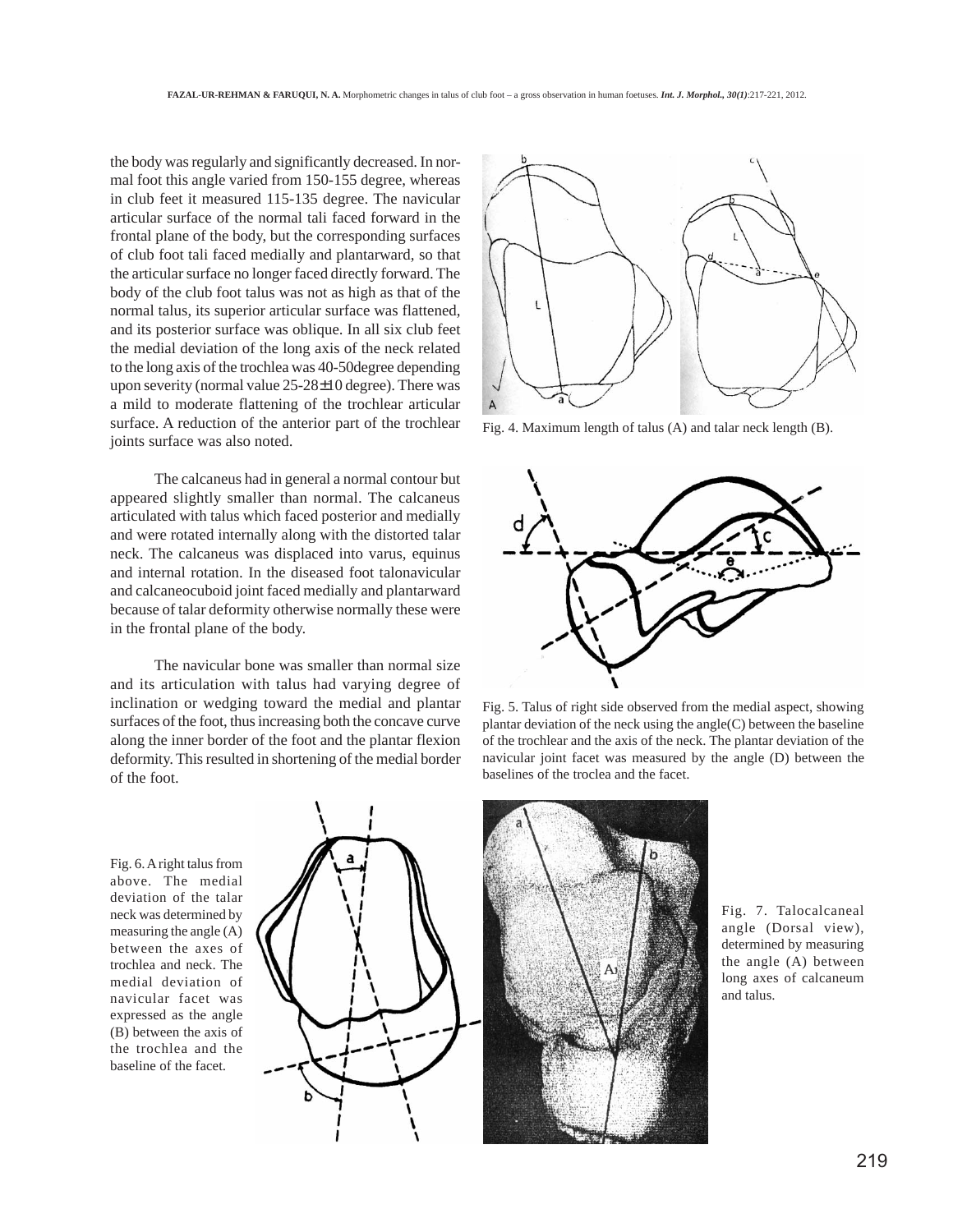| Sample | n of foetuses | Age (weeks) | Measurements            | p Value                |              |
|--------|---------------|-------------|-------------------------|------------------------|--------------|
|        |               |             | Normal (Mean $\pm SD$ ) | Abnormal Mean $\pm$ SD |              |
| . .    | 06            | 23-25       | 17.10±0.07              | $16.20 \pm 0.08$       | < 0.0001     |
| ٠.     | 06            | $26 - 28$   | $16.65\pm0.04$          | $15.07\pm0.06$         | < 0.0001     |
| ິ.     | 06            | 29-30       | 15.31±0.038             | 12.53±0.17             | Equal 0.0042 |

Table I. Talar neck and calcaneal angle (Degrees).

#### Table II. Talocalcaneal angle (Degrees).

| Sample         | n of foetuses | Age (weeks) | Measurements            | p Value                |              |
|----------------|---------------|-------------|-------------------------|------------------------|--------------|
|                |               |             | Normal (Mean $\pm SD$ ) | Abnormal Mean $\pm SD$ |              |
| . .            | 06            | $23 - 25$   | $8.20 \pm 0.20$         | $6.09 \pm 0.06$        | Equal 0.0012 |
| $\gamma$<br>٠. | 06            | 26-28       | $16.44\pm0.058$         | $10.73\pm0.136$        | Equal 0.0012 |
|                | 06            | 29-30       | $18.71 \pm 0.05$        | $10.59\pm0.115$        | Equal 0.0260 |

#### Table III. Maximum length of talus (mm).

| Sample     | n of foetuses | Age (weeks) | <b>Measurements</b>     |                        | p Value      |
|------------|---------------|-------------|-------------------------|------------------------|--------------|
|            |               |             | Normal (Mean $\pm SD$ ) | Abnormal Mean $\pm SD$ |              |
|            | 06            | 23-25       | 19.43±0.136             | $15.45\pm0.137$        | Equal 0.0413 |
| , <u>,</u> | 06            | 26-28       | 16.36±0.121             | $11.41\pm0.116$        | < 0.0001     |
|            | 06            | 29-30       | 13.08±0.098             | $9.31 \pm 0.11$        | Equal 0.0037 |

#### Table IV. Longitudinal dimension of head (mm).

| Sample | n of foetuses | Age (weeks) | Measurements            |                        | p Value      |
|--------|---------------|-------------|-------------------------|------------------------|--------------|
|        |               |             | Normal (Mean $\pm SD$ ) | Abnormal Mean $\pm SD$ |              |
|        | 06            | $23 - 25$   | $3.68\pm0.172$          | $2.76 \pm 0.121$       | < 0.0001     |
| 2.     | 06            | $26 - 28$   | 7.08±0.116              | $4.6 \pm 0.126$        | < 0.0001     |
| 3.     | 06            | 29-30       | $9.26 \pm 0.103$        | $6.1 \pm 0.126$        | Equal 0.0021 |

#### Table V. Anterior trochlear breadth (mm).

| Sample | n of foetuses | Age (weeks) | Measurements            |                        | p Value      |
|--------|---------------|-------------|-------------------------|------------------------|--------------|
|        |               |             | Normal (Mean $\pm SD$ ) | Abnormal Mean $\pm SD$ |              |
|        | 06            | $23 - 25$   | $3.41\pm0.098$          | $2.7\pm 0.109$         | Equal 0.0114 |
| 2.     | 06            | 26-28       | $6.3 \pm 0.126$         | $4.56 \pm 0.121$       | Equal 0.0089 |
|        | 06            | 29-30       | $9.25 \pm 0.137$        | $6.25 \pm 0.137$       | Equal 0.0021 |

# Table VI. Maximum medial talar heights (mm).

| Sample | n of foetuses | Age (weeks) | Measurements            |                        | p Value      |
|--------|---------------|-------------|-------------------------|------------------------|--------------|
|        |               |             | Normal (Mean $\pm SD$ ) | Abnormal Mean $\pm SD$ |              |
|        | 06            | $23 - 25$   | $3.23 \pm 0.103$        | $2.31\pm0.116$         | Equal 0.0004 |
| ٠.     | 06            | 26-28       | 7.38±0.132              | 5.48±0.098             | < 0.0001     |
| J.     | 06            | 29-30       | $9.33 \pm 0.081$        | $5.23 \pm 0.150$       | Equal 0.0005 |

#### **DISCUSSION**

Previous investigations (Adams, 1855; Parker & Shattock; Nichols, 1897; Irani & Sherman; Settle, 1963; Reimann, 1967) have shown a varying degree of skeletal deformity in club feet.